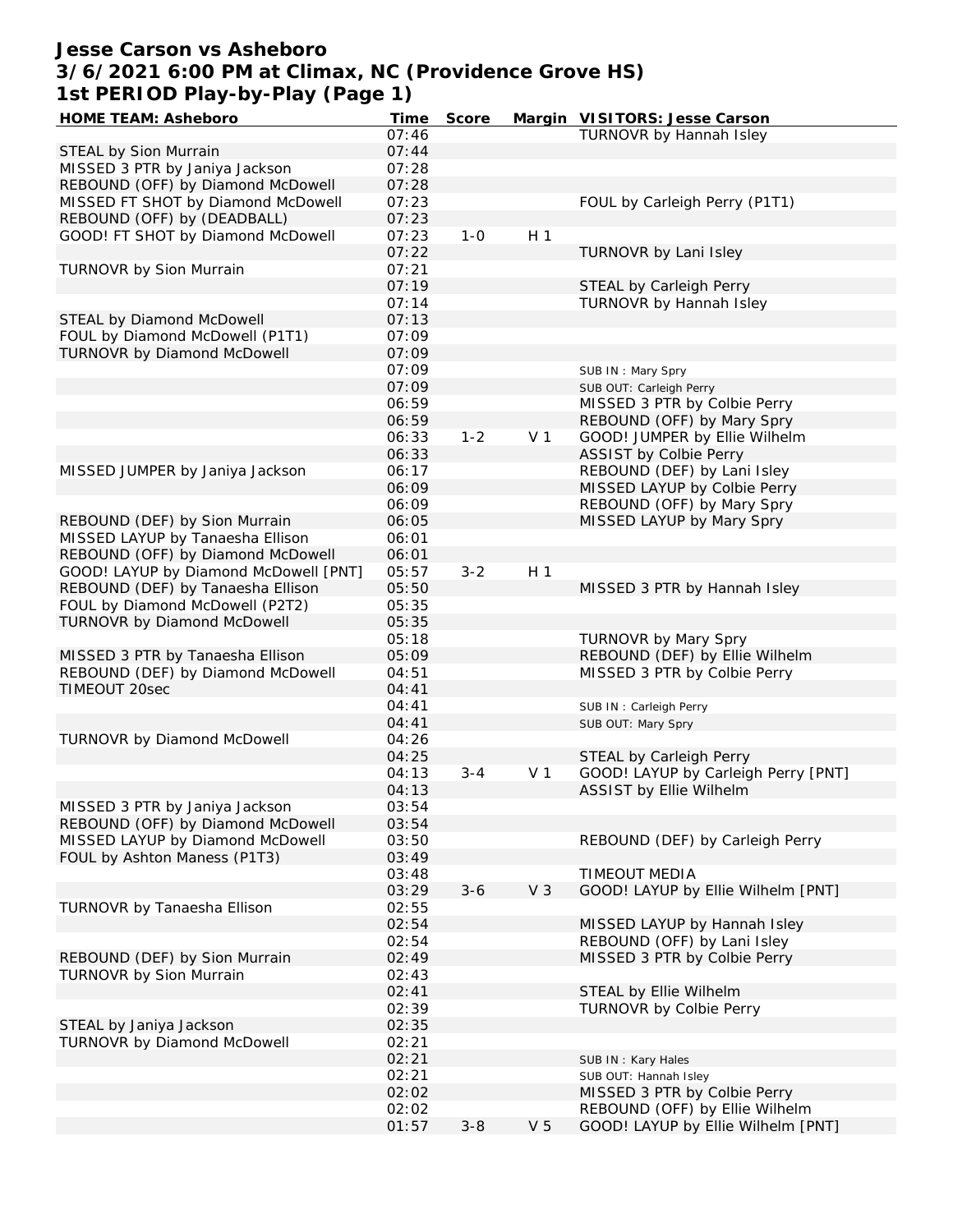### **Jesse Carson vs Asheboro 3/6/2021 6:00 PM at Climax, NC (Providence Grove HS) 1st PERIOD Play-by-Play (Page 2)**

| <b>HOME TEAM: Asheboro</b>        | Time  | Score     |                | Margin VISITORS: Jesse Carson    |
|-----------------------------------|-------|-----------|----------------|----------------------------------|
| GOOD! 3 PTR by Diamond McDowell   | 01:39 | 6-8       | V <sub>2</sub> |                                  |
|                                   | 01:29 |           |                | MISSED LAYUP by Carleigh Perry   |
|                                   | 01:29 |           |                | REBOUND (OFF) by Carleigh Perry  |
|                                   | 01:27 |           |                | <b>TURNOVR by Carleigh Perry</b> |
| FOUL by Sion Murrain (P1T4)       | 01:17 |           |                |                                  |
| TURNOVR by Sion Murrain           | 01:17 |           |                |                                  |
|                                   | 01:03 | $6 - 11$  | V <sub>5</sub> | GOOD! 3 PTR by Colbie Perry      |
|                                   | 01:03 |           |                | ASSIST by Carleigh Perry         |
| GOOD! LAYUP by Sion Murrain [PNT] | 00:48 | $8 - 11$  | V <sub>3</sub> |                                  |
| ASSIST by Janiya Jackson          | 00:48 |           |                |                                  |
|                                   | 00:42 |           |                | TURNOVR by Lani Isley            |
| GOOD! JUMPER by Diamond McDowell  | 00:33 | $10 - 11$ | V <sub>1</sub> |                                  |
| ASSIST by Janiya Jackson          | 00:33 |           |                |                                  |

#### Jesse Carson 11, Asheboro 10

|                                              | In. | $\bigcirc$ ff | 2nd | Fast |            |                         |
|----------------------------------------------|-----|---------------|-----|------|------------|-------------------------|
| 1st period-only Paint T/O Chance Break Bench |     |               |     |      |            |                         |
| Jesse Carson 6                               |     |               | 9 4 |      | $\sqrt{1}$ | Score tied - 0 times.   |
| Asheboro 4 3 3                               |     |               |     |      |            | Lead changed - 3 times. |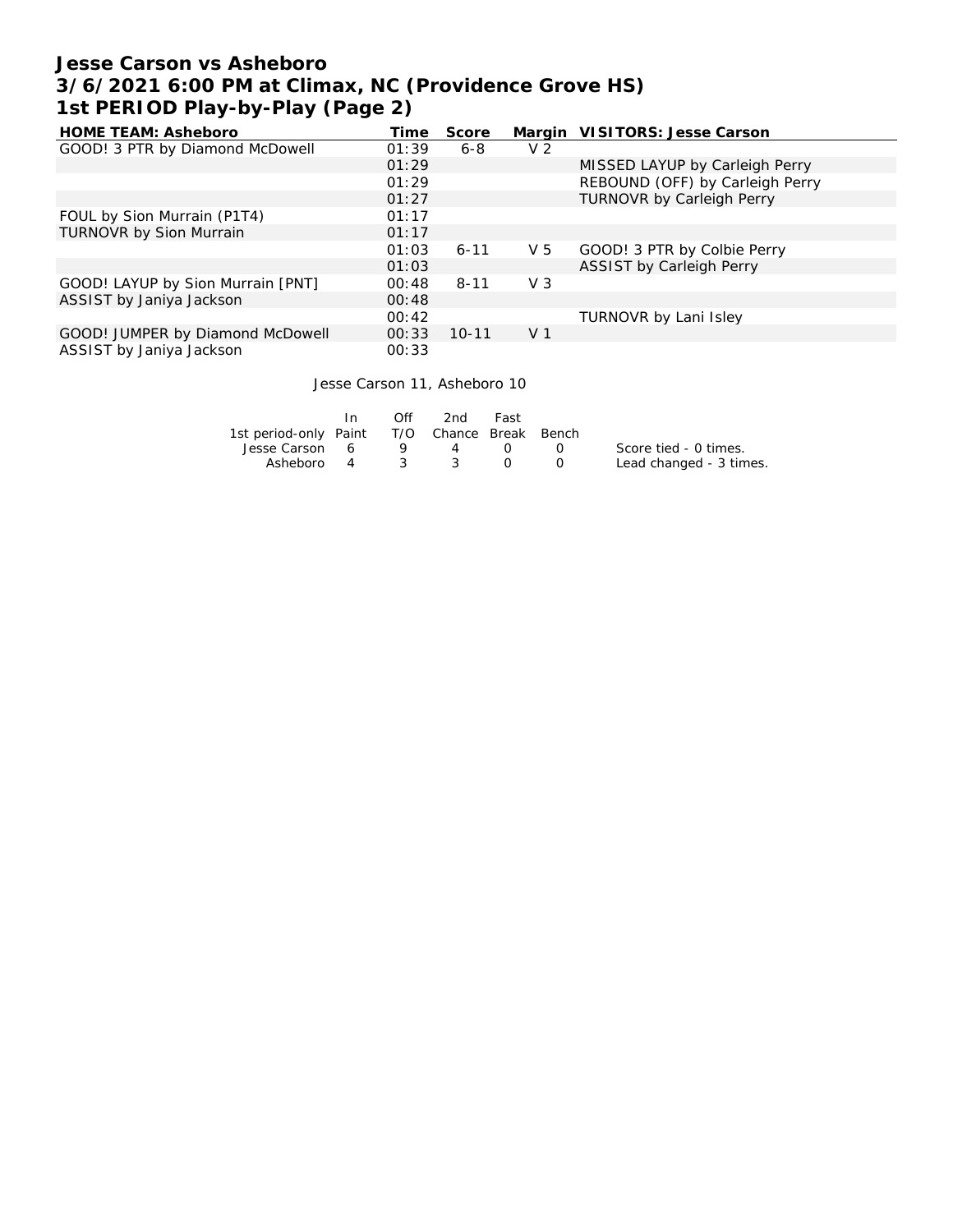### **Jesse Carson vs Asheboro 3/6/2021 6:00 PM at Climax, NC (Providence Grove HS) 2nd PERIOD Play-by-Play (Page 1)**

| HOME TEAM: Asheboro                  | Time  | Score     |                | Margin VISITORS: Jesse Carson        |
|--------------------------------------|-------|-----------|----------------|--------------------------------------|
|                                      | 08:00 |           |                | SUB IN: Mary Spry                    |
|                                      | 08:00 |           |                | SUB OUT: Carleigh Perry              |
| GOOD! LAYUP by Sion Murrain [PNT]    | 07:47 | $12 - 11$ | H <sub>1</sub> |                                      |
| ASSIST by Tanaesha Ellison           | 07:47 |           |                |                                      |
| MISSED FT SHOT by Sion Murrain       | 07:47 |           |                | FOUL by Hannah Isley (P1T2)          |
|                                      | 07:47 |           |                | REBOUND (DEF) by (TEAM)              |
| REBOUND (DEF) by Janiya Jackson      | 07:25 |           |                | MISSED LAYUP by Mary Spry            |
| GOOD! 3 PTR by Tanaesha Ellison      | 07:19 | $15 - 11$ | H 4            |                                      |
| ASSIST by Janiya Jackson             | 07:19 |           |                |                                      |
|                                      | 07:01 |           |                | MISSED JUMPER by Colbie Perry        |
|                                      |       |           |                | REBOUND (OFF) by Colbie Perry        |
|                                      | 07:01 |           |                |                                      |
| <b>BLOCK by Diamond McDowell</b>     | 06:58 |           |                | MISSED LAYUP by Colbie Perry         |
| REBOUND (DEF) by Tanaesha Ellison    | 06:55 |           |                |                                      |
| TURNOVR by Tanaesha Ellison          | 06:52 |           |                |                                      |
|                                      | 06:51 |           |                | STEAL by Ellie Wilhelm               |
|                                      | 06:43 | $15 - 13$ | H <sub>2</sub> | GOOD! JUMPER by Ellie Wilhelm [PNT]  |
|                                      | 06:43 |           |                | ASSIST by Lani Isley                 |
| MISSED JUMPER by Ashton Maness       | 06:15 |           |                | <b>BLOCK by Colbie Perry</b>         |
|                                      | 06:13 |           |                | REBOUND (DEF) by Ellie Wilhelm       |
|                                      | 06:08 |           |                | TURNOVR by Ellie Wilhelm             |
|                                      | 06:08 |           |                | SUB IN: Carleigh Perry               |
|                                      | 06:08 |           |                | SUB OUT: Mary Spry                   |
| GOOD! 3 PTR by Janiya Jackson        | 06:02 | $18 - 13$ | H 5            |                                      |
| REBOUND (DEF) by Diamond McDowell    | 05:48 |           |                | MISSED LAYUP by Lani Isley           |
| GOOD! LAYUP by Sion Murrain [FB/PNT] | 05:42 | $20 - 13$ | H 7            |                                      |
| ASSIST by Diamond McDowell           | 05:42 |           |                |                                      |
|                                      | 05:32 |           |                | TIMEOUT TEAM                         |
|                                      | 05:32 |           |                |                                      |
|                                      |       |           |                | SUB IN: Kary Hales                   |
|                                      | 05:32 |           |                | SUB OUT: Lani Isley                  |
| FOUL by Ashton Maness (P2T5)         | 05:20 |           |                |                                      |
|                                      | 05:16 | $20 - 15$ | H 5            | GOOD! LAYUP by Carleigh Perry [PNT]  |
|                                      | 05:16 |           |                | ASSIST by Colbie Perry               |
| MISSED LAYUP by Diamond McDowell     | 04:39 |           |                |                                      |
|                                      | 04:35 |           |                | REBOUND (OFF) by (TEAM)              |
|                                      | 04:27 |           |                | TURNOVR by Colbie Perry              |
| STEAL by Sion Murrain                | 04:25 |           |                |                                      |
| TURNOVR by Diamond McDowell          | 04:05 |           |                |                                      |
|                                      | 03:36 |           |                | <b>TIMEOUT MEDIA</b>                 |
| REBOUND (DEF) by Sion Murrain        | 03:34 |           |                | MISSED JUMPER by Carleigh Perry      |
| MISSED JUMPER by Tanaesha Ellison    | 03:08 |           |                | REBOUND (DEF) by Kary Hales          |
|                                      | 02:57 | $20 - 17$ | H 3            | GOOD! LAYUP by Hannah Isley [FB/PNT] |
|                                      | 02:57 |           |                | ASSIST by Kary Hales                 |
| MISSED 3 PTR by Tanaesha Ellison     | 02:26 |           |                |                                      |
| REBOUND (OFF) by Tanaesha Ellison    | 02:26 |           |                |                                      |
| MISSED FT SHOT by Tanaesha Ellison   | 02:23 |           |                | FOUL by Kary Hales (P1T3)            |
| REBOUND (OFF) by (DEADBALL)          | 02:23 |           |                |                                      |
| MISSED FT SHOT by Tanaesha Ellison   | 02:23 |           |                | REBOUND (DEF) by Hannah Isley        |
|                                      | 02:23 |           |                | SUB IN: Lani Isley                   |
|                                      | 02:23 |           |                |                                      |
|                                      |       |           |                | SUB OUT: Ellie Wilhelm               |
|                                      | 02:01 |           |                | MISSED LAYUP by Lani Isley           |
|                                      | 02:01 |           |                | REBOUND (OFF) by Lani Isley          |
| FOUL by Tanaesha Ellison (P1T6)      | 01:59 |           |                |                                      |
|                                      | 01:59 |           |                | SUB IN: Mary Spry                    |
|                                      | 01:59 |           |                | SUB OUT: Kary Hales                  |
|                                      | 01:57 |           |                | MISSED LAYUP by Carleigh Perry       |
|                                      | 01:57 |           |                | REBOUND (OFF) by Carleigh Perry      |
| REBOUND (DEF) by Tanaesha Ellison    | 01:54 |           |                | MISSED LAYUP by Carleigh Perry       |
| TURNOVR by Janiya Jackson            | 01:51 |           |                |                                      |
|                                      | 01:35 |           |                | MISSED LAYUP by Mary Spry            |
|                                      | 01:35 |           |                | REBOUND (OFF) by Hannah Isley        |
|                                      |       |           |                |                                      |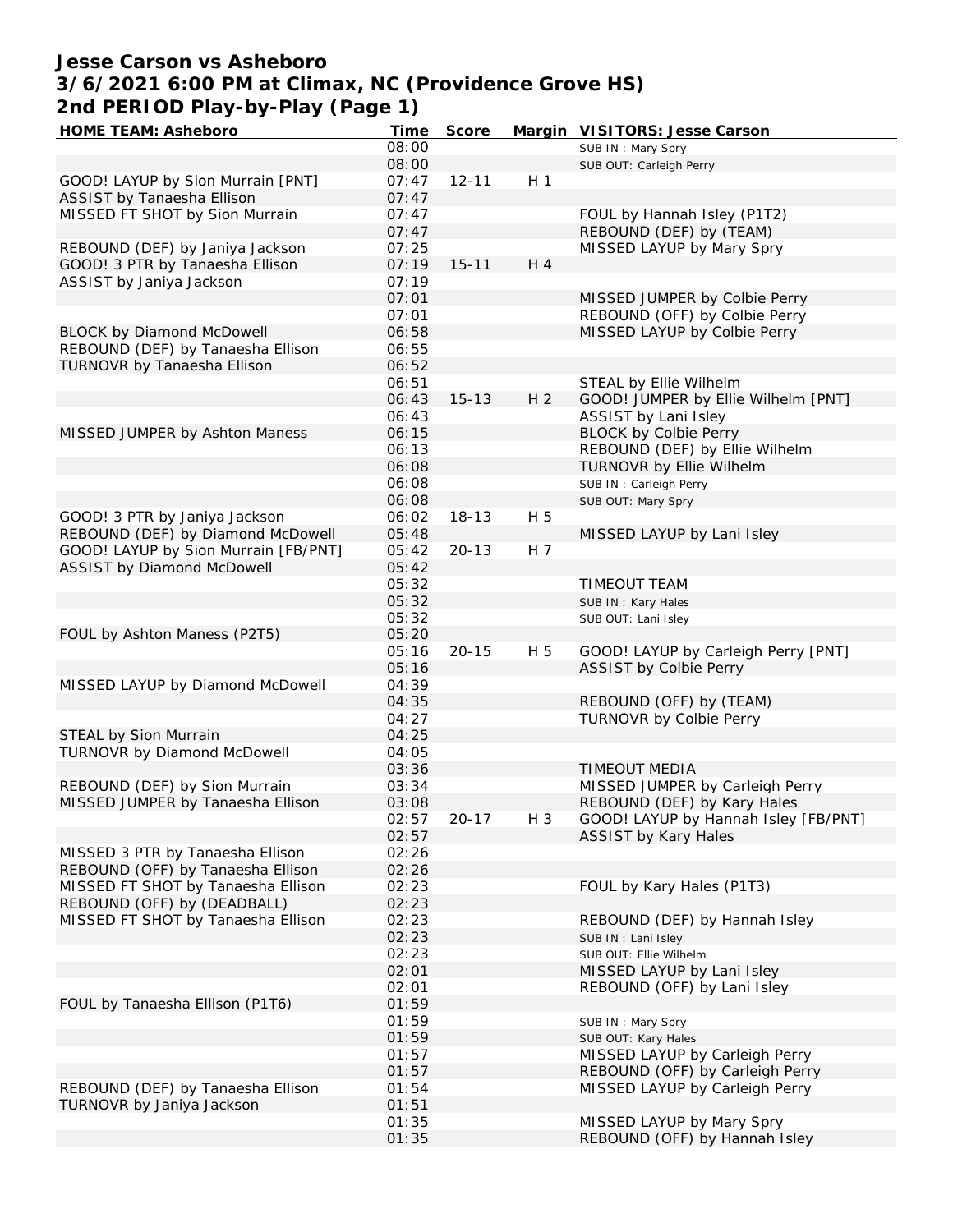# **Jesse Carson vs Asheboro 3/6/2021 6:00 PM at Climax, NC (Providence Grove HS) 2nd PERIOD Play-by-Play (Page 2)**

| HOME TEAM: Asheboro               | Time  | Score | Margin VISITORS: Jesse Carson    |
|-----------------------------------|-------|-------|----------------------------------|
|                                   | 01:31 |       | MISSED LAYUP by Carleigh Perry   |
|                                   | 01:31 |       | REBOUND (OFF) by Lani Isley      |
|                                   | 01:21 |       | <b>TURNOVR by Carleigh Perry</b> |
| TURNOVR by Diamond McDowell       | 00:47 |       |                                  |
|                                   | 00:47 |       | SUB IN: Ellie Wilhelm            |
|                                   | 00:47 |       | SUB OUT: Lani Isley              |
| REBOUND (DEF) by Tanaesha Ellison | 00:29 |       | MISSED LAYUP by Hannah Isley     |
|                                   | 00:28 |       | FOUL by Carleigh Perry (P2T4)    |
|                                   | 00:28 |       | SUB IN: Kary Hales               |
|                                   | 00:28 |       | SUB OUT: Carleigh Perry          |
| MISSED JUMPER by Diamond McDowell | 00:03 |       | REBOUND (DEF) by Ellie Wilhelm   |

Asheboro 20, Jesse Carson 17

|                                              | $\bigcap$ ff | 2nd       | Fast |                  |                        |
|----------------------------------------------|--------------|-----------|------|------------------|------------------------|
| 2nd period-only Paint T/O Chance Break Bench |              |           |      |                  |                        |
| Jesse Carson $6$ $2$ $0$ $2$ $0$             |              |           |      |                  | Score tied - 0 times.  |
| Asheboro 4                                   | $\sim$ 3     | $\bigcap$ |      | $\left( \right)$ | Lead changed - 1 time. |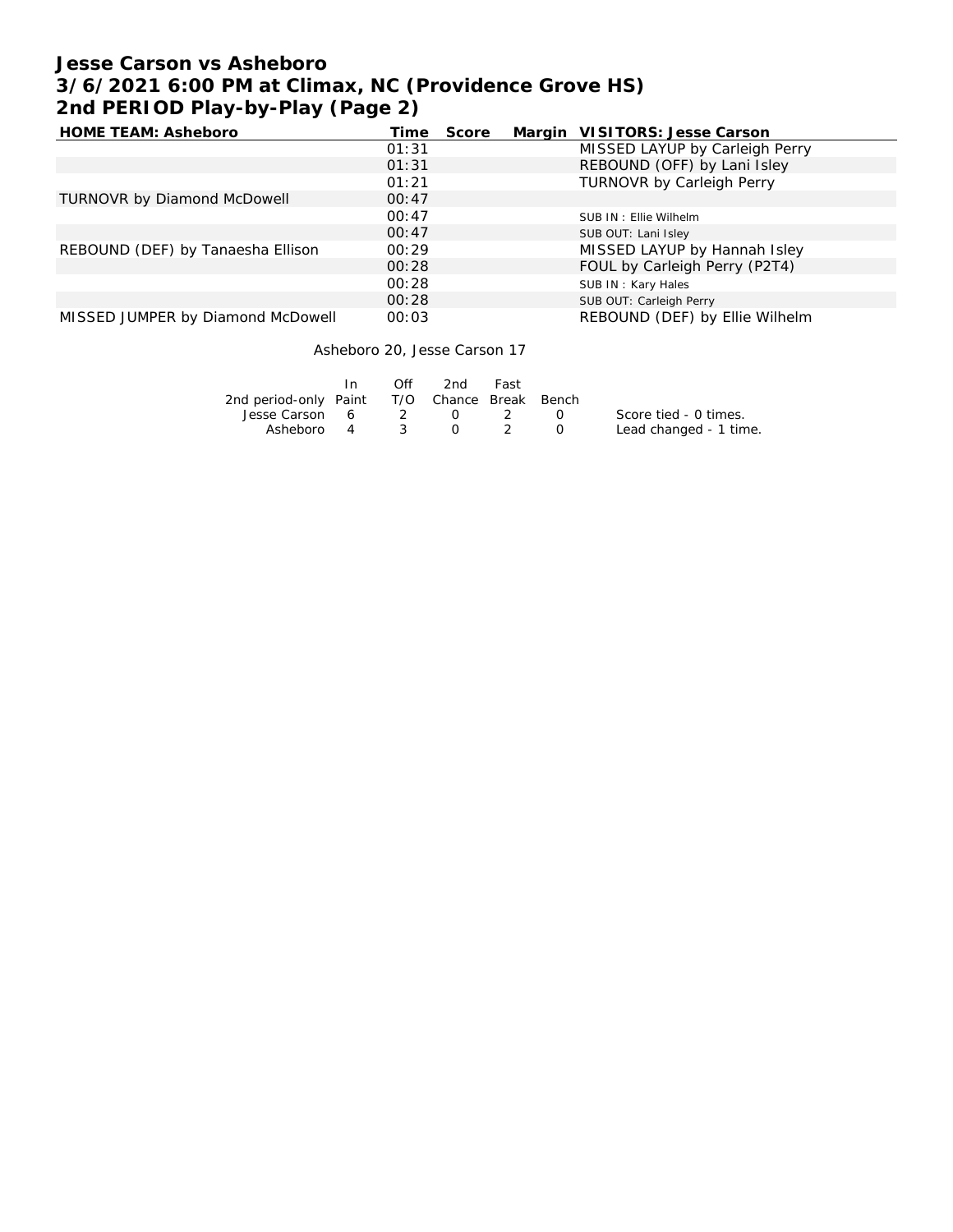### **Jesse Carson vs Asheboro 3/6/2021 6:00 PM at Climax, NC (Providence Grove HS) 3rd PERIOD Play-by-Play (Page 1)**

| HOME TEAM: Asheboro                   | Time  | Score     |                | Margin VISITORS: Jesse Carson        |
|---------------------------------------|-------|-----------|----------------|--------------------------------------|
| FOUL by Tanaesha Ellison (P2T1)       | 07:52 |           |                |                                      |
| TURNOVR by Tanaesha Ellison           | 07:52 |           |                |                                      |
| REBOUND (DEF) by Sion Murrain         | 07:37 |           |                | MISSED LAYUP by Lani Isley           |
| TURNOVR by Janiya Jackson             | 07:07 |           |                |                                      |
|                                       | 06:49 | $20 - 19$ | H <sub>1</sub> | GOOD! JUMPER by Carleigh Perry       |
|                                       | 06:49 |           |                | ASSIST by Ellie Wilhelm              |
| TIMEOUT 20sec                         | 06:22 |           |                |                                      |
| GOOD! 3 PTR by Ashton Maness          | 06:14 | $23 - 19$ | H 4            |                                      |
| ASSIST by Tanaesha Ellison            | 06:14 |           |                |                                      |
|                                       | 05:59 | $23 - 21$ | H <sub>2</sub> | GOOD! LAYUP by Hannah Isley [PNT]    |
|                                       | 05:59 |           |                | <b>ASSIST by Carleigh Perry</b>      |
| TURNOVR by Sion Murrain               | 05:49 |           |                |                                      |
| REBOUND (DEF) by Ashton Maness        | 05:29 |           |                | MISSED LAYUP by Carleigh Perry       |
| MISSED 3 PTR by Janiya Jackson        | 05:20 |           |                | REBOUND (DEF) by Carleigh Perry      |
|                                       | 04:54 |           |                | TURNOVR by Lani Isley                |
| MISSED JUMPER by Sion Murrain         | 04:42 |           |                | REBOUND (DEF) by Ellie Wilhelm       |
|                                       | 04:35 | $23 - 23$ | T <sub>1</sub> | GOOD! LAYUP by Hannah Isley [FB/PNT] |
|                                       |       |           |                |                                      |
|                                       | 04:35 |           |                | ASSIST by Ellie Wilhelm              |
| FOUL by Sion Murrain (P2T2)           | 04:35 |           |                | MISSED FT SHOT by Hannah Isley       |
| REBOUND (DEF) by Tanaesha Ellison     | 04:35 |           |                |                                      |
|                                       | 04:35 |           |                | SUB IN: Mary Spry                    |
|                                       | 04:35 |           |                | SUB OUT: Lani Isley                  |
| MISSED JUMPER by Tanaesha Ellison     | 04:23 |           |                | REBOUND (DEF) by Mary Spry           |
| FOUL by Ashton Maness (P3T3)          | 03:56 |           |                |                                      |
|                                       | 03:56 |           |                | <b>TIMEOUT MEDIA</b>                 |
|                                       | 03:54 | $23 - 25$ | V <sub>2</sub> | GOOD! JUMPER by Ellie Wilhelm [PNT]  |
|                                       | 03:54 |           |                | ASSIST by Carleigh Perry             |
| MISSED JUMPER by Diamond McDowell     | 03:38 |           |                |                                      |
| REBOUND (OFF) by Ashton Maness        | 03:38 |           |                |                                      |
|                                       | 03:35 |           |                | FOUL by Colbie Perry (P1T1)          |
| MISSED FT SHOT by Diamond McDowell    | 03:29 |           |                | FOUL by Carleigh Perry (P3T2)        |
| REBOUND (OFF) by (DEADBALL)           | 03:29 |           |                |                                      |
| MISSED FT SHOT by Diamond McDowell    | 03:29 |           |                | REBOUND (DEF) by Hannah Isley        |
|                                       | 03:29 |           |                | SUB IN: Kary Hales                   |
|                                       | 03:29 |           |                | SUB OUT: Carleigh Perry              |
|                                       | 03:10 | $23 - 27$ | V <sub>4</sub> | GOOD! LAYUP by Colbie Perry [PNT]    |
| MISSED LAYUP by Diamond McDowell      | 02:45 |           |                |                                      |
| REBOUND (OFF) by Diamond McDowell     | 02:45 |           |                |                                      |
| MISSED JUMPER by Ashton Maness        | 02:34 |           |                | <b>BLOCK by Colbie Perry</b>         |
|                                       | 02:31 |           |                | REBOUND (DEF) by Kary Hales          |
| FOUL by Tanaesha Ellison (P3T4)       | 02:28 |           |                |                                      |
| <b>TIMEOUT TEAM</b>                   | 02:26 |           |                |                                      |
|                                       | 02:26 |           |                | MISSED FT SHOT by Kary Hales         |
|                                       | 02:26 |           |                | REBOUND (OFF) by (DEADBALL)          |
| REBOUND (DEF) by (DEADBALL)           | 02:26 |           |                | MISSED FT SHOT by Kary Hales         |
| MISSED LAYUP by Tanaesha Ellison      | 02:16 |           |                |                                      |
| REBOUND (OFF) by Diamond McDowell     | 02:16 |           |                |                                      |
| GOOD! LAYUP by Diamond McDowell [PNT] | 02:14 | $25 - 27$ | V <sub>2</sub> |                                      |
| MISSED FT SHOT by Diamond McDowell    | 02:14 |           |                | FOUL by Mary Spry (P1T3)             |
| REBOUND (OFF) by Sion Murrain         | 02:14 |           |                |                                      |
| MISSED JUMPER by Sion Murrain         | 02:12 |           |                | REBOUND (DEF) by Mary Spry           |
| REBOUND (DEF) by Sion Murrain         | 01:48 |           |                | MISSED LAYUP by Hannah Isley         |
| MISSED FT SHOT by Janiya Jackson      | 01:42 |           |                | FOUL by Mary Spry (P2T4)             |
| REBOUND (OFF) by (DEADBALL)           | 01:42 |           |                |                                      |
|                                       | 01:42 |           |                | TIMEOUT 20sec                        |
| GOOD! FT SHOT by Janiya Jackson       | 01:42 | $26 - 27$ | V <sub>1</sub> |                                      |
|                                       | 01:42 |           |                | SUB IN: Carleigh Perry               |
|                                       | 01:42 |           |                | SUB IN: Lani Isley                   |
|                                       | 01:42 |           |                | SUB OUT: Kary Hales                  |
|                                       | 01:42 |           |                | SUB OUT: Mary Spry                   |
|                                       | 01:34 | $26 - 29$ | $V_3$          | GOOD! LAYUP by Carleigh Perry [PNT]  |
|                                       |       |           |                |                                      |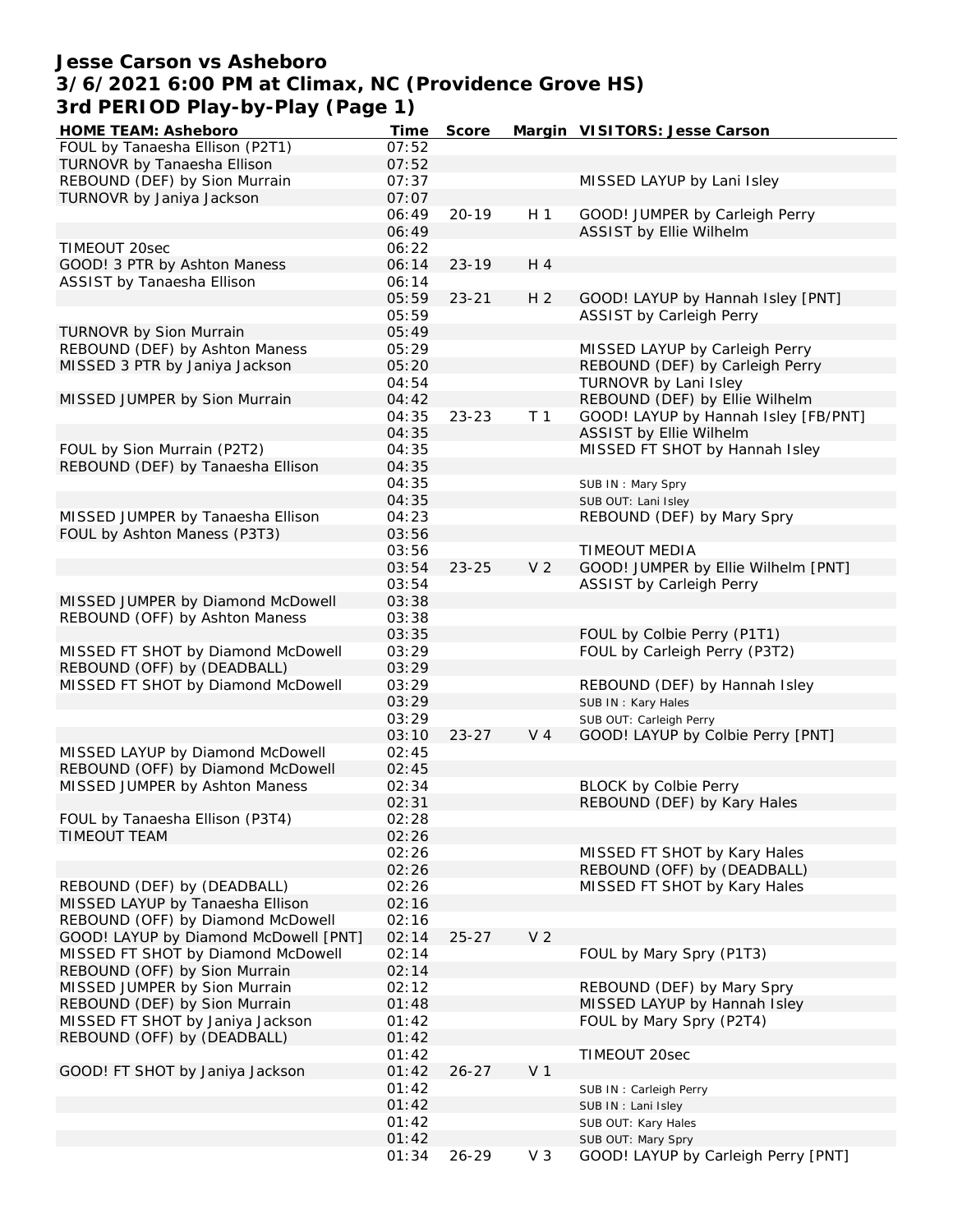# **Jesse Carson vs Asheboro 3/6/2021 6:00 PM at Climax, NC (Providence Grove HS) 3rd PERIOD Play-by-Play (Page 2)**

| <b>HOME TEAM: Asheboro</b>             | Time  | Score     |                | Margin VISITORS: Jesse Carson   |
|----------------------------------------|-------|-----------|----------------|---------------------------------|
|                                        | 01:34 |           |                | ASSIST by Hannah Isley          |
| MISSED 3 PTR by Tanaesha Ellison       | 01:22 |           |                | REBOUND (DEF) by Lani Isley     |
|                                        | 01:14 |           |                | MISSED 3 PTR by Colbie Perry    |
|                                        | 01:14 |           |                | REBOUND (OFF) by Hannah Isley   |
| REBOUND (DEF) by Ashton Maness         | 00:57 |           |                | MISSED LAYUP by Carleigh Perry  |
| MISSED JUMPER by Diamond McDowell      | 00:48 |           |                |                                 |
| REBOUND (OFF) by Diamond McDowell      | 00:48 |           |                |                                 |
| MISSED JUMPER by Diamond McDowell      | 00:32 |           |                | REBOUND (DEF) by Lani Isley     |
|                                        | 00:23 |           |                | TURNOVR by Hannah Isley         |
| STEAL by Diamond McDowell              | 00:21 |           |                |                                 |
| GOOD! LAYUP by Diamond McDowell [FB/PN | 00:17 | 28-29     | V <sub>1</sub> |                                 |
|                                        | 00:10 |           |                | MISSED 3 PTR by Hannah Isley    |
|                                        | 00:10 |           |                | REBOUND (OFF) by Carleigh Perry |
| FOUL by Diamond McDowell (P3T5)        | 00:05 | $28 - 30$ | V <sub>2</sub> | GOOD! FT SHOT by Carleigh Perry |
|                                        | 00:05 | 28-31     | $V_3$          | GOOD! FT SHOT by Carleigh Perry |
|                                        | 00:05 |           |                | SUB IN: Kary Hales              |
|                                        | 00:05 |           |                | SUB IN: Jaden Vaughn            |
|                                        | 00:05 |           |                | SUB OUT: Carleigh Perry         |
|                                        | 00:05 |           |                | SUB OUT: Ellie Wilhelm          |
| MISSED JUMPER by Janiya Jackson        | 00:03 |           |                | REBOUND (DEF) by (TEAM)         |

Jesse Carson 31, Asheboro 28

|                                              | $\mathsf{In}$ | Off | 2nd | Fast |                        |
|----------------------------------------------|---------------|-----|-----|------|------------------------|
| 3rd period-only Paint T/O Chance Break Bench |               |     |     |      |                        |
| Jesse Carson 10 2 2 2 0                      |               |     |     |      | Score tied - 1 time.   |
| Asheboro 4 2 2 2                             |               |     |     |      | Lead changed - 1 time. |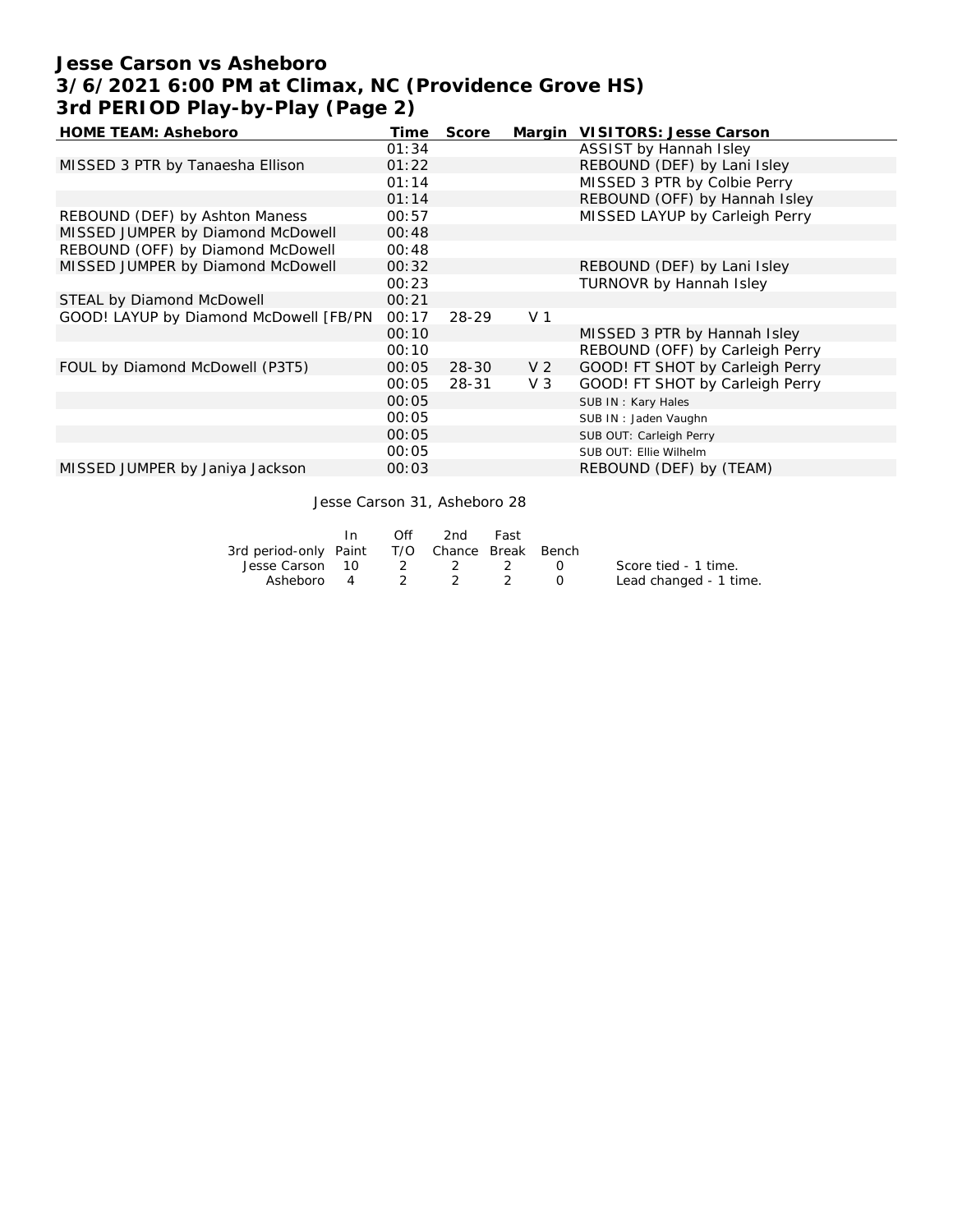### **Jesse Carson vs Asheboro 3/6/2021 6:00 PM at Climax, NC (Providence Grove HS) 4th PERIOD Play-by-Play (Page 1)**

| HOME TEAM: Asheboro                    | Time  | Score     |                | Margin VISITORS: Jesse Carson          |
|----------------------------------------|-------|-----------|----------------|----------------------------------------|
|                                        | 07:46 | 28-33     | V <sub>5</sub> | GOOD! LAYUP by Colbie Perry [PNT]      |
| GOOD! 3 PTR by Tanaesha Ellison        | 07:30 | $31 - 33$ | V <sub>2</sub> |                                        |
| REBOUND (DEF) by Sion Murrain          | 07:17 |           |                | MISSED LAYUP by Hannah Isley           |
| GOOD! LAYUP by Diamond McDowell [FB/PN | 07:10 | $33 - 33$ | T <sub>2</sub> |                                        |
|                                        | 07:00 | $33 - 36$ | V <sub>3</sub> | GOOD! 3 PTR by Carleigh Perry          |
|                                        | 07:00 |           |                | ASSIST by Lani Isley                   |
| MISSED 3 PTR by Diamond McDowell       | 06:46 |           |                | REBOUND (DEF) by Colbie Perry          |
|                                        | 06:38 | 33-38     | V <sub>5</sub> | GOOD! LAYUP by Carleigh Perry [FB/PNT] |
|                                        | 06:38 |           |                | ASSIST by Colbie Perry                 |
| TURNOVR by Sion Murrain                | 06:29 |           |                |                                        |
|                                        | 06:13 |           |                | TURNOVR by Carleigh Perry              |
| MISSED JUMPER by Sion Murrain          | 06:06 |           |                | REBOUND (DEF) by Carleigh Perry        |
|                                        |       |           |                |                                        |
|                                        | 05:56 | $33 - 41$ | $V_8$          | GOOD! 3 PTR by Ellie Wilhelm           |
|                                        | 05:56 |           |                | ASSIST by Lani Isley                   |
| TIMEOUT TEAM                           | 05:49 |           |                |                                        |
| GOOD! LAYUP by Tanaesha Ellison [PNT]  | 05:39 | $35 - 41$ | V6             |                                        |
| ASSIST by Janiya Jackson               | 05:39 |           |                |                                        |
| GOOD! FT SHOT by Tanaesha Ellison      | 05:39 | $36 - 41$ | V <sub>5</sub> | FOUL by Lani Isley (P1T5)              |
| REBOUND (DEF) by Diamond McDowell      | 05:24 |           |                | MISSED LAYUP by Colbie Perry           |
| TURNOVR by Janiya Jackson              | 05:17 |           |                |                                        |
|                                        | 05:16 |           |                | STEAL by Lani Isley                    |
|                                        | 05:12 |           |                | MISSED 3 PTR by Ellie Wilhelm          |
|                                        | 05:12 |           |                | REBOUND (OFF) by Hannah Isley          |
| FOUL by Tanaesha Ellison (P4T6)        | 05:08 |           |                |                                        |
|                                        | 05:07 | $36 - 42$ | V6             | GOOD! FT SHOT by Hannah Isley          |
|                                        | 05:07 |           |                | MISSED FT SHOT by Hannah Isley         |
|                                        | 05:07 |           |                | REBOUND (OFF) by Hannah Isley          |
| REBOUND (DEF) by Diamond McDowell      | 05:03 |           |                | MISSED 3 PTR by Colbie Perry           |
| MISSED 3 PTR by Ashton Maness          | 04:53 |           |                | REBOUND (DEF) by Hannah Isley          |
| FOUL by Sion Murrain (P3T7)            | 04:11 |           |                | MISSED FT SHOT by Carleigh Perry       |
|                                        | 04:11 |           |                | REBOUND (OFF) by (DEADBALL)            |
|                                        | 04:11 | $36 - 43$ | V 7            | GOOD! FT SHOT by Carleigh Perry        |
| GOOD! LAYUP by Sion Murrain [PNT]      | 04:01 | $38 - 43$ | V <sub>5</sub> |                                        |
| ASSIST by Tanaesha Ellison             | 04:01 |           |                |                                        |
| FOUL by Ashton Maness (P4T8)           | 03:54 |           |                |                                        |
|                                        | 03:53 |           |                | <b>TIMEOUT MEDIA</b>                   |
|                                        | 03:53 |           |                | MISSED FT SHOT by Ellie Wilhelm        |
|                                        | 03:53 |           |                |                                        |
|                                        |       |           |                | REBOUND (OFF) by Hannah Isley          |
|                                        | 03:42 |           |                | TURNOVR by Hannah Isley                |
| STEAL by Sion Murrain                  | 03:41 |           |                |                                        |
| MISSED LAYUP by Tanaesha Ellison       | 03:38 |           |                | REBOUND (DEF) by Carleigh Perry        |
|                                        | 03:02 |           |                | MISSED LAYUP by Lani Isley             |
|                                        | 03:02 |           |                | REBOUND (OFF) by Carleigh Perry        |
|                                        | 03:00 |           |                | MISSED LAYUP by Carleigh Perry         |
|                                        | 03:00 |           |                | REBOUND (OFF) by Carleigh Perry        |
|                                        | 02:57 | 38-45     | V <sub>7</sub> | GOOD! LAYUP by Carleigh Perry [PNT]    |
| MISSED LAYUP by Janiya Jackson         | 02:49 |           |                | <b>BLOCK by Ellie Wilhelm</b>          |
|                                        | 02:47 |           |                | REBOUND (DEF) by Ellie Wilhelm         |
| REBOUND (DEF) by Diamond McDowell      | 02:40 |           |                | MISSED 3 PTR by Colbie Perry           |
| TURNOVR by Diamond McDowell            | 02:30 |           |                |                                        |
| TIMEOUT 20sec                          | 02:30 |           |                |                                        |
| <b>BLOCK by Sion Murrain</b>           | 02:17 |           |                | MISSED JUMPER by Hannah Isley          |
| REBOUND (DEF) by Tanaesha Ellison      | 02:15 |           |                |                                        |
| MISSED 3 PTR by Tanaesha Ellison       | 02:06 |           |                | REBOUND (DEF) by Lani Isley            |
|                                        | 01:52 |           |                | TURNOVR by Carleigh Perry              |
|                                        | 01:52 |           |                | TIMEOUT 20sec                          |
| GOOD! LAYUP by Diamond McDowell [PNT]  | 01:44 | $40 - 45$ | V <sub>5</sub> |                                        |
|                                        | 01:11 |           |                | SUB IN: Mary Spry                      |
|                                        | 01:11 |           |                | SUB OUT: Hannah Isley                  |
|                                        | 01:05 | $40 - 47$ | V <sub>7</sub> | GOOD! LAYUP by Lani Isley [PNT]        |
|                                        |       |           |                |                                        |